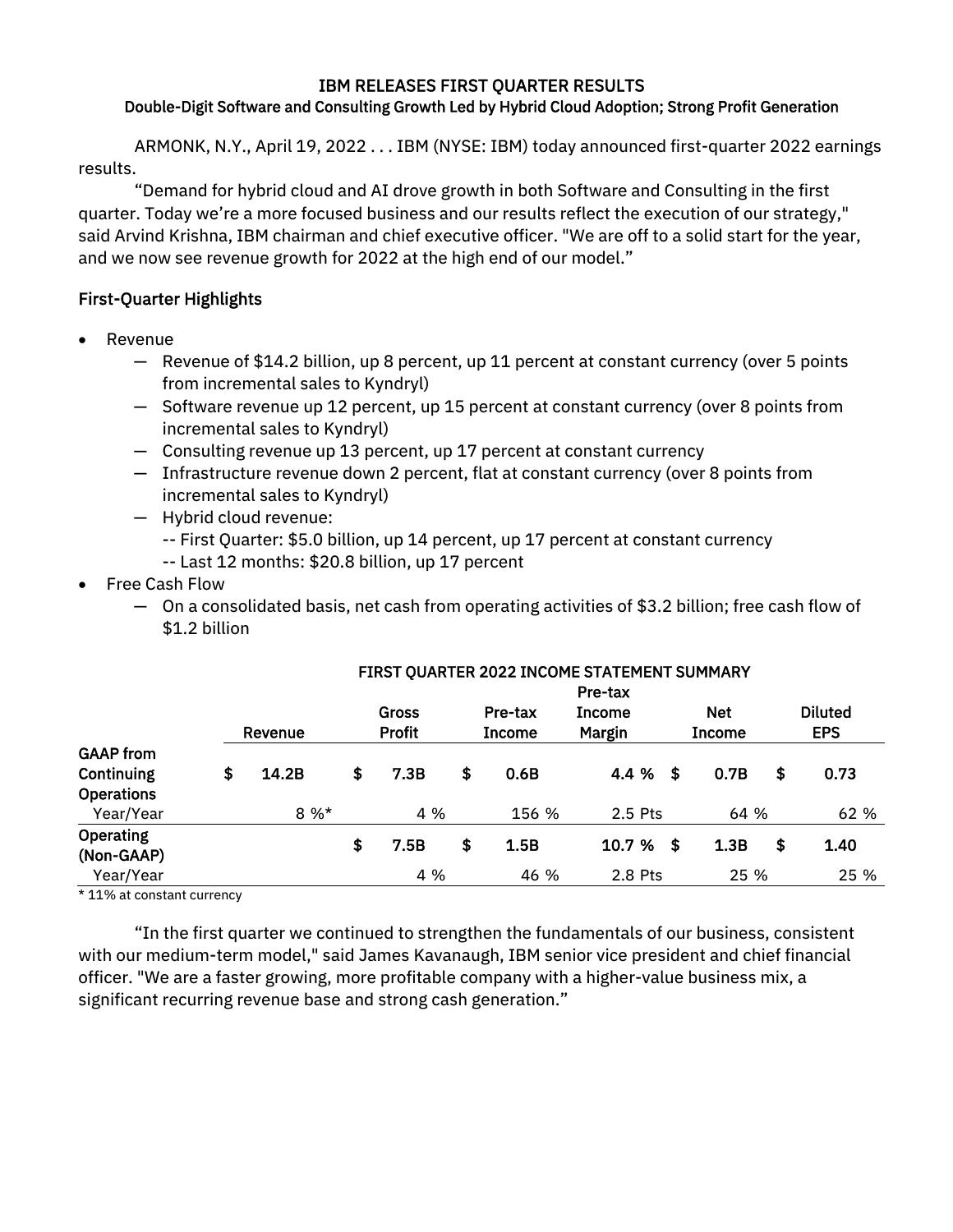## Segment Results for First Quarter

 *Software (includes Hybrid Platform & Solutions, Transaction Processing)—* revenues of \$5.8 billion, up 12.3 percent, up 15.4 percent at constant currency (over 8 points from incremental sales to Kyndryl):

- Hybrid Platform & Solutions up 7 percent, up 10 percent at constant currency (about 1.5 points from incremental sales to Kyndryl):

- -- Red Hat up 18 percent, up 21 percent at constant currency
- -- Automation up 3 percent, up 5 percent at constant currency
- -- Data & AI up 2 percent, up 4 percent at constant currency
- -- Security up 5 percent, up 8 percent at constant currency

- Transaction Processing up 26 percent, up 31 percent at constant currency (about 28 points from incremental sales to Kyndryl)

- Software segment hybrid cloud revenue up 22 percent, up 25 percent at constant currency

- *Consulting (includes Business Transformation, Technology Consulting and Application Operations)* revenues of \$4.8 billion, up 13.3 percent, up 17.4 percent at constant currency:
	- Business Transformation up 15 percent, up 19 percent at constant currency
	- Technology Consulting up 14 percent, up 19 percent at constant currency
	- Application Operations up 10 percent, up 14 percent at constant currency

- Consulting segment hybrid cloud revenue up 24 percent, up 29 percent at constant currency

 *Infrastructure (includes Hybrid Infrastructure, Infrastructure Support)—* revenues of \$3.2 billion, down 2.3 percent, up 0.3 percent at constant currency (over 8 points from incremental sales to Kyndryl):

- Hybrid Infrastructure down 5 percent, down 2 percent at constant currency (over 8 points from incremental sales to Kyndryl)

- -- IBM z Systems down 19 percent, down 18 percent at constant currency
- -- Distributed Infrastructure up 5 percent, up 8 percent at constant currency

- Infrastructure Support flat, up 4 percent at constant currency (over 8 points from incremental sales to Kyndryl)

- Infrastructure segment hybrid cloud revenue down 20 percent, down 18 percent at constant currency

 *Financing (includes client and commercial financing)—* revenues of \$0.2 billion, down 26.2 percent, down 24.5 percent at constant currency

## Cash Flow and Balance Sheet

On a consolidated basis, in the first quarter, the company generated net cash from operating activities of \$3.2 billion or \$1.6 billion excluding IBM Financing receivables. IBM's free cash flow was \$1.2 billion, which includes cash impacts from the company's structural actions initiated at the end of 2020.

IBM ended the first quarter with \$10.8 billion of cash on hand (which includes marketable securities), up \$3.2 billion from year-end 2021. Debt, including IBM Financing debt of \$12.2 billion, totaled \$54.2 billion, up \$2.5 billion since the end of 2021. The company returned \$1.5 billion to shareholders in dividends in the first quarter.

# Full-Year 2022 Expectations

 Revenue growth: The company now expects constant currency revenue growth at the high end of the mid-single digit range. The company also expects an additional 3.5 point contribution from incremental sales to Kyndryl. At mid-April 2022 foreign exchange rates, currency is expected to be a three to four point headwind.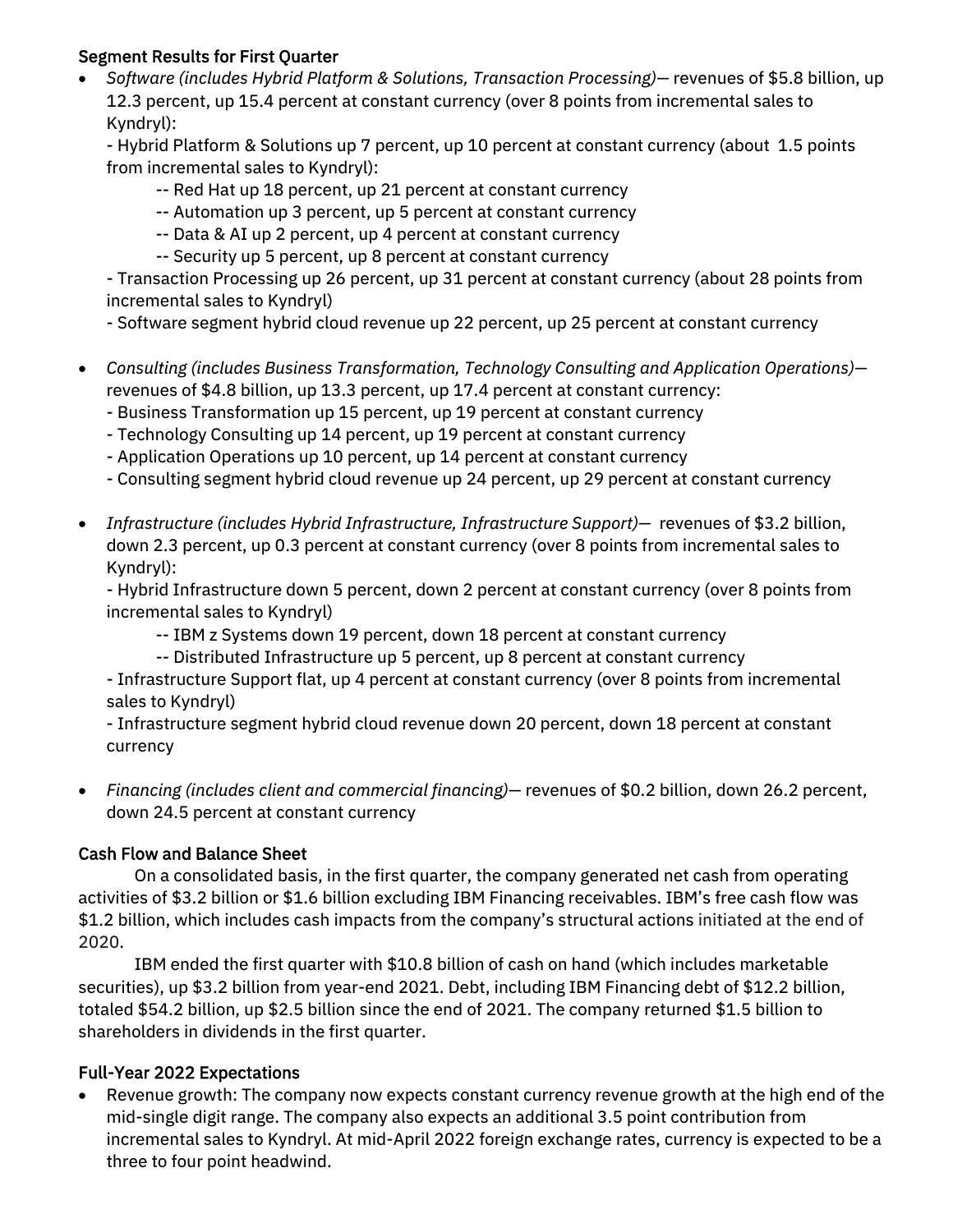Free Cash Flow: The company continues to expect \$10 billion to \$10.5 billion in consolidated free cash flow.

### Forward-Looking and Cautionary Statements

Except for the historical information and discussions contained herein, statements contained in this release may constitute forward-looking statements within the meaning of the Private Securities Litigation Reform Act of 1995. Forward-looking statements are based on the company's current assumptions regarding future business and financial performance. These statements involve a number of risks, uncertainties and other factors that could cause actual results to differ materially, including, but not limited to, the following: a downturn in economic environment and client spending budgets; a failure of the company's innovation initiatives; damage to the company's reputation; risks from investing in growth opportunities; failure of the company's intellectual property portfolio to prevent competitive offerings and the failure of the company to obtain necessary licenses; the company's ability to successfully manage acquisitions, alliances and dispositions, including integration challenges, failure to achieve objectives, the assumption of liabilities, and higher debt levels; fluctuations in financial results; impact of local legal, economic, political, health and other conditions; the company's failure to meet growth and productivity objectives; ineffective internal controls; the company's use of accounting estimates; impairment of the company's goodwill or amortizable intangible assets; the company's ability to attract and retain key employees and its reliance on critical skills; impacts of relationships with critical suppliers; product quality issues; impacts of business with government clients; reliance on third party distribution channels and ecosystems; cybersecurity and data privacy considerations; adverse effects related to climate change and environmental matters, tax matters; legal proceedings and investigatory risks; the company's pension plans; currency fluctuations and customer financing risks; impact of changes in market liquidity conditions and customer credit risk on receivables; potential failure of the separation of Kyndryl Holdings, Inc. to qualify for tax-free treatment; risk factors related to IBM securities; and other risks, uncertainties and factors discussed in the company's Form 10-Qs, Form 10-K and in the company's other filings with the U.S. Securities and Exchange Commission or in materials incorporated therein by reference. Any forward-looking statement in this release speaks only as of the date on which it is made. Except as required by law, the company assumes no obligation to update or revise any forward-looking statements.

## Presentation of Information in this Press Release

On November 3, 2021, IBM completed the separation of Kyndryl. Unless otherwise specified, results are presented on a continuing operations basis.

In an effort to provide investors with additional information regarding the company's results as determined by generally accepted accounting principles (GAAP), the company has also disclosed in this press release the following non-GAAP information, which management believes provides useful information to investors:

IBM results —

- adjusting for currency (i.e., at constant currency);
- presenting operating (non-GAAP) earnings per share amounts and related income statement items;
- consolidated free cash flow;
- consolidated cash from operating activities excluding IBM Financing receivables;

The rationale for management's use of these non-GAAP measures is included in Exhibit 99.2 in the Form 8-K that includes this press release and is being submitted today to the SEC.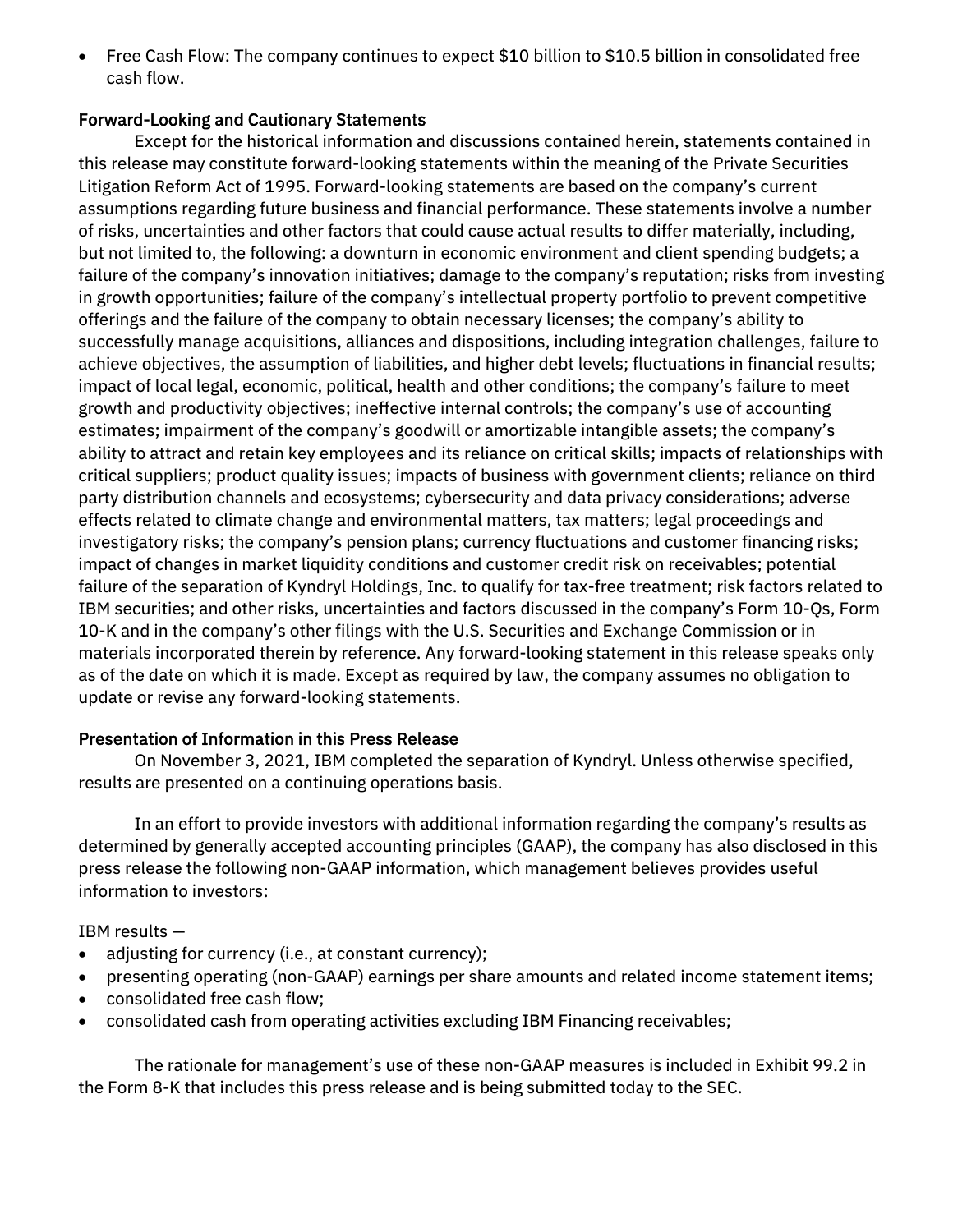### Conference Call and Webcast

IBM's regular quarterly earnings conference call is scheduled to begin at 5:00 p.m. EDT, today. The Webcast may be accessed via a link at https://www.ibm.com/investor/events/earnings-1q22. Presentation charts will be available shortly before the Webcast.

Financial Results Below (certain amounts may not add due to use of rounded numbers; percentages presented are calculated from the underlying whole-dollar amounts).

Contact: IBM

 Sarah Meron, 347-891-1770 sarah.meron@ibm.com

 Tim Davidson, 914-844-7847 tfdavids@us.ibm.com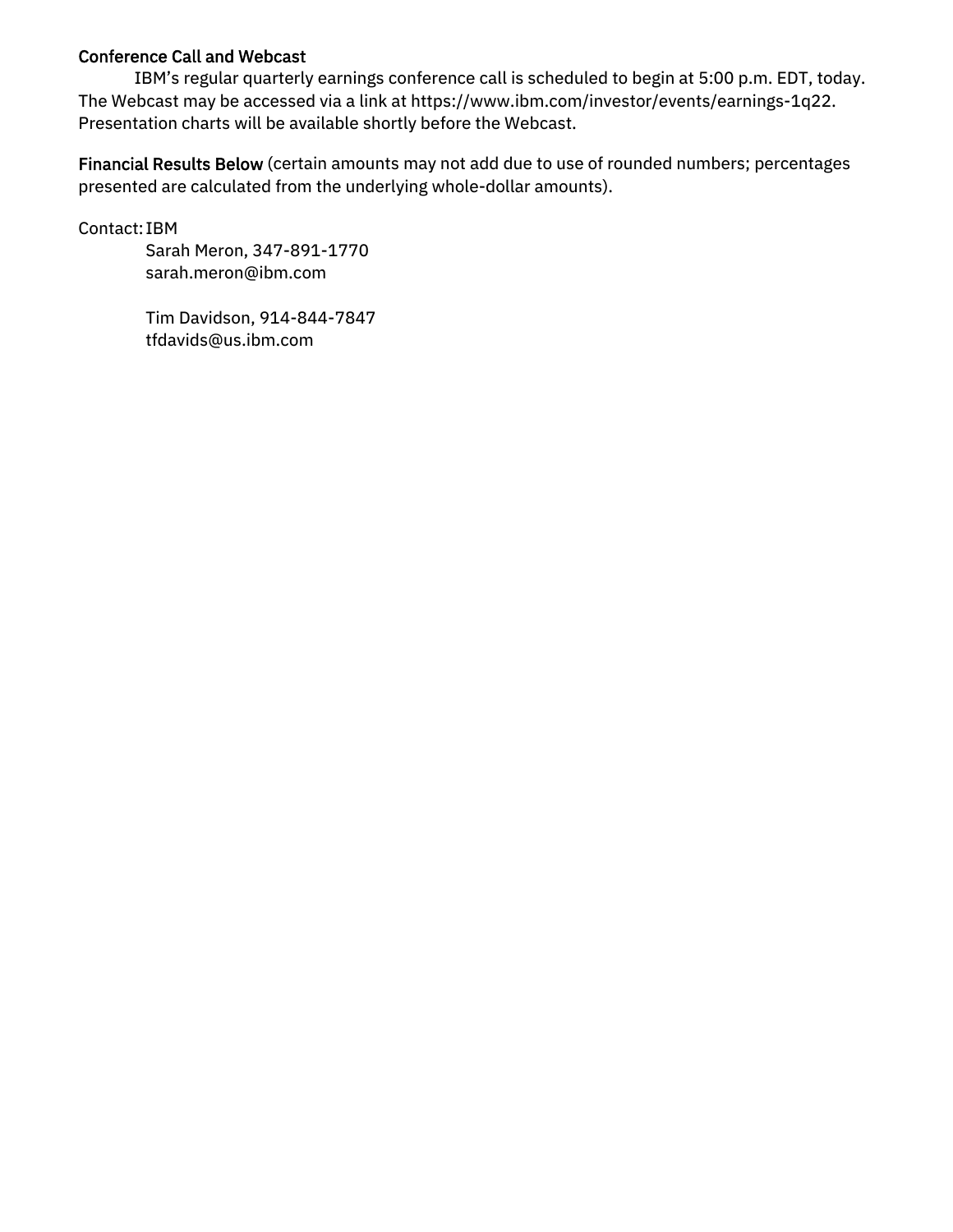#### INTERNATIONAL BUSINESS MACHINES CORPORATION COMPARATIVE FINANCIAL RESULTS (Unaudited; Dollars in millions except per share amounts)

|                                                            |               | <b>Three Months Ended</b><br>March 31, |                 |         |
|------------------------------------------------------------|---------------|----------------------------------------|-----------------|---------|
|                                                            |               | 2022                                   |                 | 2021*   |
| <b>REVENUE</b>                                             |               |                                        |                 |         |
| Software                                                   | \$            | 5,772                                  | \$              | 5,138   |
| Consulting                                                 |               | 4,829                                  |                 | 4,262   |
| Infrastructure                                             |               | 3,219                                  |                 | 3,293   |
| Financing                                                  |               | 154                                    |                 | 208     |
| Other                                                      |               | 224                                    |                 | 284     |
| <b>TOTAL REVENUE</b>                                       |               | 14,197                                 |                 | 13,187  |
| <b>GROSS PROFIT</b>                                        |               | 7,335                                  |                 | 7,027   |
| <b>GROSS PROFIT MARGIN</b>                                 |               |                                        |                 |         |
| Software                                                   |               | 78.8 %                                 |                 | 77.8 %  |
| Consulting                                                 |               | 24.3 %                                 |                 | 27.8 %  |
| Infrastructure                                             |               | 50.5 %                                 |                 | 56.3 %  |
| Financing                                                  |               | 37.7 %                                 |                 | 35.5 %  |
| <b>TOTAL GROSS PROFIT MARGIN</b>                           |               | 51.7 %                                 |                 | 53.3 %  |
| <b>EXPENSE AND OTHER INCOME</b>                            |               |                                        |                 |         |
| <b>S, G&amp;A</b>                                          |               | 4,597                                  |                 | 4,688   |
| <b>R,D&amp;E</b>                                           |               | 1,679                                  |                 | 1,616   |
| Intellectual property and custom development income        |               | (121)                                  |                 | (146)   |
| Other (income) and expense                                 |               | 246                                    |                 | 346     |
| Interest expense                                           |               | 311                                    |                 | 280     |
| TOTAL EXPENSE AND OTHER INCOME                             |               | 6,712                                  |                 | 6,784   |
| INCOME/(LOSS) FROM CONTINUING OPERATIONS                   |               |                                        |                 |         |
| <b>BEFORE INCOME TAXES</b>                                 |               | 623                                    |                 | 244     |
| Pre-tax margin                                             |               | 4.4 %                                  |                 | 1.8 %   |
| Provision for/(Benefit from) income taxes                  |               | (39)                                   |                 | (160)   |
| Effective tax rate                                         |               | (6.3)%                                 |                 | (65.5)% |
| <b>INCOME FROM CONTINUING OPERATIONS</b>                   | \$            | 662                                    | \$              | 403     |
| <b>DISCONTINUED OPERATIONS</b>                             |               |                                        |                 |         |
| Income/(Loss) from discontinued operations, net of taxes   |               | 71                                     |                 | 552     |
| <b>NET INCOME</b>                                          | \$            | 733                                    | \$              | 955     |
| <b>EARNINGS/(LOSS) PER SHARE OF COMMON STOCK</b>           |               |                                        |                 |         |
| <b>Assuming Dilution</b>                                   |               |                                        |                 |         |
| <b>Continuing Operations</b>                               | \$            | 0.73                                   | \$              | 0.45    |
| <b>Discontinued Operations</b>                             |               | 0.08                                   | \$              | 0.61    |
| <b>TOTAL</b>                                               | $\frac{6}{9}$ | 0.81                                   | $\overline{\$}$ | 1.06    |
| <b>Basic</b>                                               |               |                                        |                 |         |
| <b>Continuing Operations</b>                               | \$            | 0.74                                   | \$              | 0.45    |
| <b>Discontinued Operations</b>                             |               | 0.08                                   | \$              | 0.62    |
| <b>TOTAL</b>                                               | $\frac{6}{9}$ | 0.82                                   | \$              | 1.07    |
| WEIGHTED-AVERAGE NUMBER OF COMMON SHARES OUTSTANDING (M's) |               |                                        |                 |         |
| <b>Assuming Dilution</b>                                   |               | 909.2                                  |                 | 901.7   |
| <b>Basic</b>                                               |               | 899.3                                  |                 | 893.6   |
|                                                            |               |                                        |                 |         |

\* Recast to conform with 2022 presentation.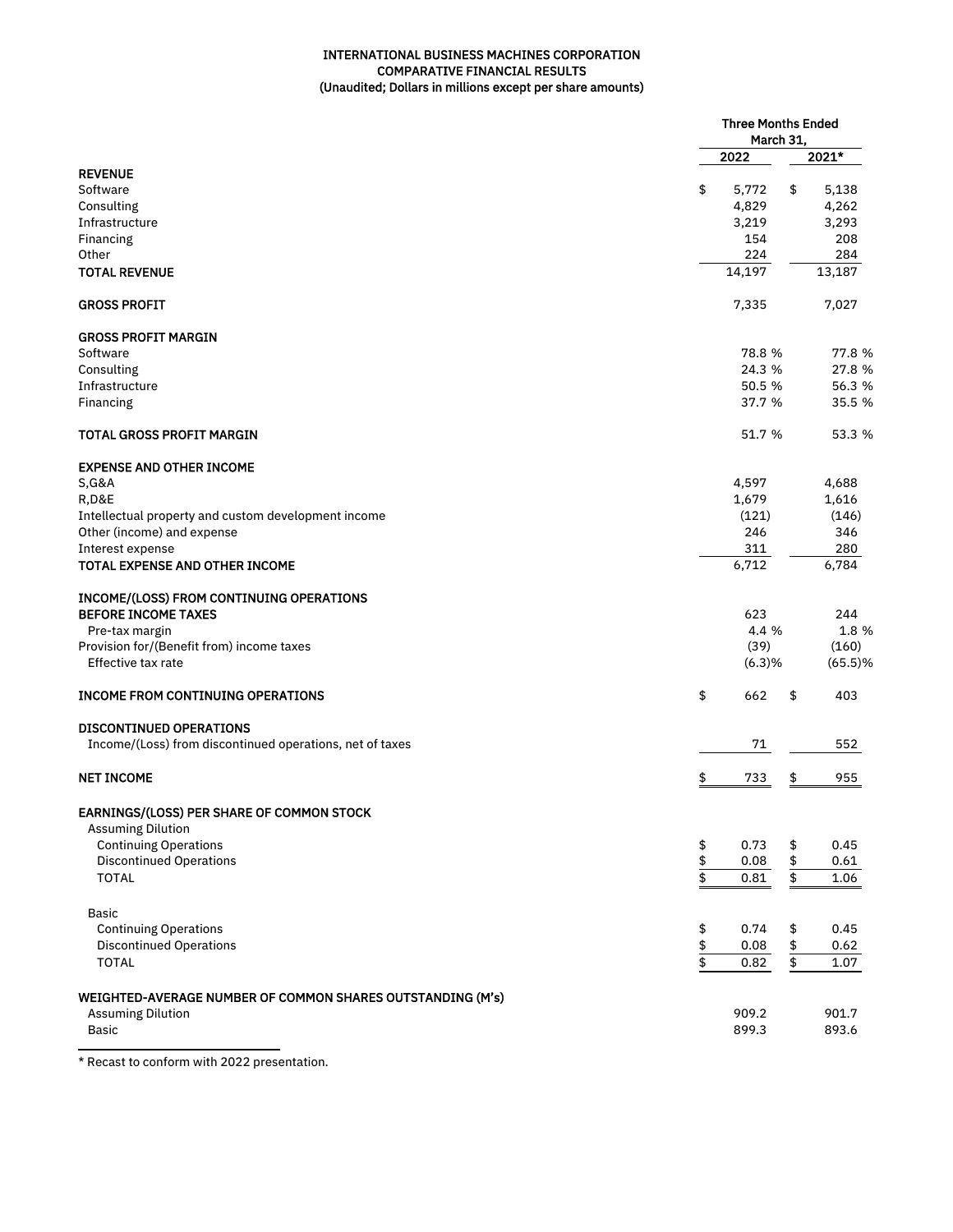#### INTERNATIONAL BUSINESS MACHINES CORPORATION CONDENSED CONSOLIDATED BALANCE SHEET (Unaudited)

| (Dollars in Millions)                              | At<br>March 31,<br>2022 | At<br>December 31,<br>2021 |
|----------------------------------------------------|-------------------------|----------------------------|
| <b>ASSETS:</b>                                     |                         |                            |
| <b>Current Assets:</b>                             |                         |                            |
| Cash and cash equivalents                          | \$<br>9,934             | \$<br>6,650                |
| <b>Restricted cash</b>                             | 286                     | 307                        |
| Marketable securities                              | 550                     | 600                        |
| Notes and accounts receivable - trade, net         | 5,963                   | 6,754                      |
| Short-term financing receivables, net              | 7,169                   | 8,014                      |
| Other accounts receivable, net                     | 1,003                   | 1,002                      |
| Inventories                                        | 1,776                   | 1,649                      |
| Deferred costs                                     | 1,103                   | 1,097                      |
| Prepaid expenses and other current assets          | 3,548                   | 3,466                      |
| <b>Total Current Assets</b>                        | 31,330                  | 29,539                     |
| Property, plant and equipment, net                 | 5,559                   | 5,694                      |
| Operating right-of-use assets, net                 | 3,108                   | 3,222                      |
| Long-term financing receivables, net               | 4,610                   | 5,425                      |
| Prepaid pension assets                             | 9,995                   | 9,850                      |
| Deferred costs                                     | 916                     | 924                        |
| Deferred taxes                                     | 7,567                   | 7,370                      |
| Goodwill                                           | 56,106                  | 55,643                     |
| Intangibles, net                                   | 12,312                  | 12,511                     |
| Investments and sundry assets                      | 1,771                   | 1,823                      |
| <b>Total Assets</b>                                | \$133,275               | \$<br>132,001              |
| <b>LIABILITIES:</b><br><b>Current Liabilities:</b> |                         |                            |
| <b>Taxes</b>                                       | \$<br>1,798             | \$<br>2,289                |
| Short-term debt                                    | 7,690                   | 6,787                      |
| Accounts payable                                   | 3,453                   | 3,955                      |
| Deferred income                                    | 13,526                  | 12,518                     |
| Operating lease liabilities                        | 954                     | 974                        |
| Other liabilities                                  | 6,635                   | 7,097                      |
| <b>Total Current Liabilities</b>                   | 34,056                  | 33,619                     |
| Long-term debt                                     | 46,545                  | 44,917                     |
| Retirement related obligations                     | 13,937                  | 14,435                     |
| Deferred income                                    | 3,423                   | 3,577                      |
| Operating lease liabilities                        | 2,358                   | 2,462                      |
| Other liabilities                                  | 13,844                  | 13,996                     |
| <b>Total Liabilities</b>                           | 114,162                 | 113,005                    |
| EQUITY:<br><b>IBM Stockholders' Equity:</b>        |                         |                            |
| Common stock                                       | 57,603                  | 57,319                     |
| Retained earnings                                  | 153,401                 | 154,209                    |
| Treasury stock - at cost                           | (169, 422)              | (169, 392)                 |
| Accumulated other comprehensive income/(loss)      | (22, 532)               | (23, 234)                  |
| <b>Total IBM Stockholders' Equity</b>              | 19,050                  | 18,901                     |
| Noncontrolling interests                           | 62                      | 95                         |
| <b>Total Equity</b>                                | 19,112                  | 18,996                     |
| <b>Total Liabilities and Equity</b>                | \$133,275               | \$<br>132,001              |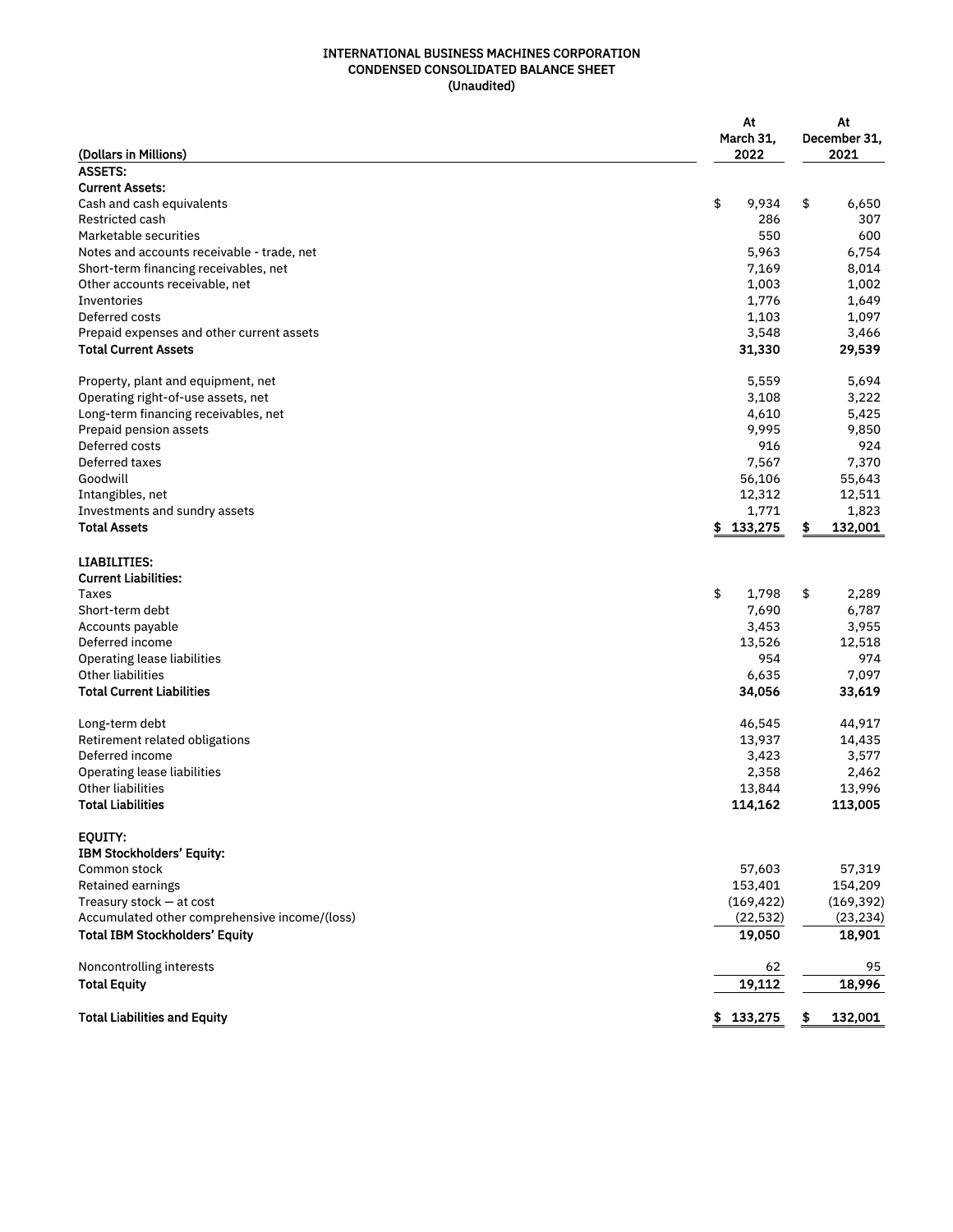#### INTERNATIONAL BUSINESS MACHINES CORPORATION CASH FLOW ANALYSIS (Unaudited)

|                                                                                         | <b>Three Months Ended</b><br>March 31. |         |      |          |  |  |  |  |  |  |  |
|-----------------------------------------------------------------------------------------|----------------------------------------|---------|------|----------|--|--|--|--|--|--|--|
| (Dollars in Millions)                                                                   |                                        | 2022    | 2021 |          |  |  |  |  |  |  |  |
| <b>Consolidated Net Cash from Operations per GAAP</b>                                   | \$                                     | 3,248   | \$   | 4,914    |  |  |  |  |  |  |  |
| Less: change in IBM Financing receivables                                               |                                        | 1,631   |      | 2,863    |  |  |  |  |  |  |  |
| Capital Expenditures, net                                                               |                                        | (378)   |      | (529)    |  |  |  |  |  |  |  |
| <b>Consolidated Free Cash Flow</b>                                                      |                                        | 1,240   |      | 1,522    |  |  |  |  |  |  |  |
| Acquisitions                                                                            |                                        | (698)   |      | (1,120)  |  |  |  |  |  |  |  |
| <b>Divestitures</b>                                                                     |                                        | 61      |      | (15)     |  |  |  |  |  |  |  |
| <b>Dividends</b>                                                                        |                                        | (1.475) |      | (1, 457) |  |  |  |  |  |  |  |
| Non-Financing Debt                                                                      |                                        | 4.675   |      | (1,725)  |  |  |  |  |  |  |  |
| Other (includes IBM Financing net receivables and debt)                                 |                                        | (590)   |      | (207)    |  |  |  |  |  |  |  |
| Change in Cash, Cash Equivalents, Restricted Cash and Short-term Marketable Securities* | £                                      | 3,213   | \$   | (3,002)  |  |  |  |  |  |  |  |

\* Cash flows are presented on a consolidated basis.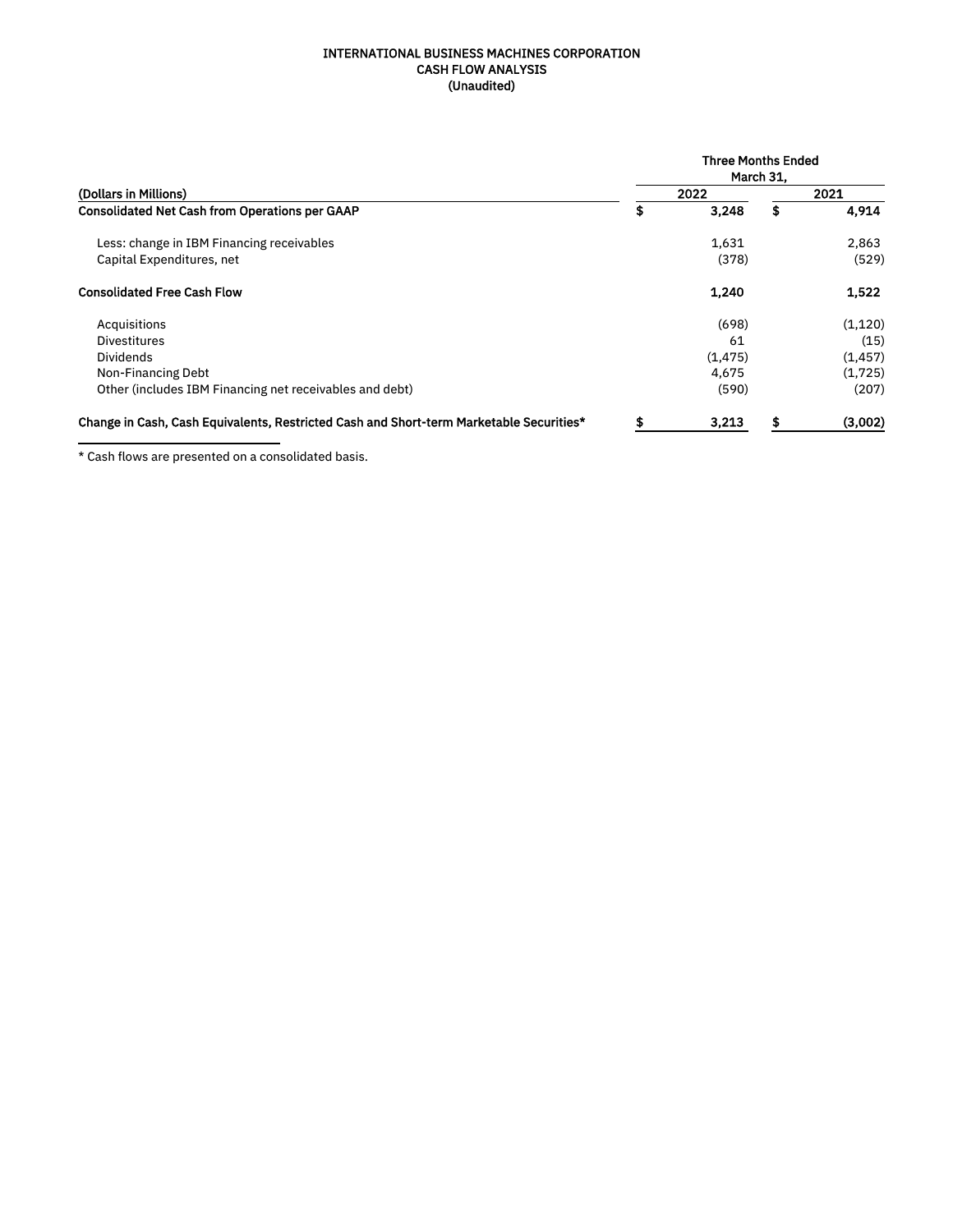#### INTERNATIONAL BUSINESS MACHINES CORPORATION CASH FLOW (Unaudited)

|                                                                                                                                                                                                                                                                                                |    | <b>Three Months Ended</b> |    |          |  |  |  |  |  |
|------------------------------------------------------------------------------------------------------------------------------------------------------------------------------------------------------------------------------------------------------------------------------------------------|----|---------------------------|----|----------|--|--|--|--|--|
|                                                                                                                                                                                                                                                                                                |    | March 31,                 |    |          |  |  |  |  |  |
| (Dollars in Millions)<br>Depreciation/Amortization of Intangibles<br><b>Stock-based Compensation</b><br>Working Capital / Other<br><b>IBM Financing A/R</b><br>Capital Expenditures, net of payments & proceeds<br>Divestitures, net of cash transferred<br>Acquisitions, net of cash acquired |    | 2022                      |    | 2021     |  |  |  |  |  |
| <b>Net Income from Operations</b>                                                                                                                                                                                                                                                              | S  | 733                       | \$ | 955      |  |  |  |  |  |
|                                                                                                                                                                                                                                                                                                |    | 1,257                     |    | 1,672    |  |  |  |  |  |
|                                                                                                                                                                                                                                                                                                |    | 234                       |    | 213      |  |  |  |  |  |
|                                                                                                                                                                                                                                                                                                |    | (606)                     |    | (789)    |  |  |  |  |  |
|                                                                                                                                                                                                                                                                                                |    | 1,631                     |    | 2,863    |  |  |  |  |  |
| <b>Net Cash Provided by Operating Activities</b>                                                                                                                                                                                                                                               | \$ | 3.248                     | \$ | 4.914    |  |  |  |  |  |
|                                                                                                                                                                                                                                                                                                |    | (378)                     |    | (529)    |  |  |  |  |  |
|                                                                                                                                                                                                                                                                                                |    | 61                        |    | (15)     |  |  |  |  |  |
|                                                                                                                                                                                                                                                                                                |    | (698)                     |    | (1, 120) |  |  |  |  |  |
| Marketable Securities / Other Investments, net                                                                                                                                                                                                                                                 |    | (344)                     |    | (335)    |  |  |  |  |  |
| Net Cash Provided by/(Used in) Investing Activities                                                                                                                                                                                                                                            | \$ | (1,358)                   | -S | (2,000)  |  |  |  |  |  |
| Debt, net of payments & proceeds                                                                                                                                                                                                                                                               |    | 2,948                     |    | (4, 299) |  |  |  |  |  |
| <b>Dividends</b>                                                                                                                                                                                                                                                                               |    | (1, 475)                  |    | (1, 457) |  |  |  |  |  |
| Financing - Other                                                                                                                                                                                                                                                                              |    | (95)                      |    | (26)     |  |  |  |  |  |
| Net Cash Provided by/(Used in) Financing Activities                                                                                                                                                                                                                                            | \$ | 1,377                     | S  | (5,783)  |  |  |  |  |  |
| Effect of Exchange Rate changes on Cash                                                                                                                                                                                                                                                        |    | (5)                       |    | (134)    |  |  |  |  |  |
| Net Change in Cash, Cash Equivalents and Restricted Cash*                                                                                                                                                                                                                                      | S  | 3.263                     | S  | (3,002)  |  |  |  |  |  |

\* Cash flows are presented on a consolidated basis.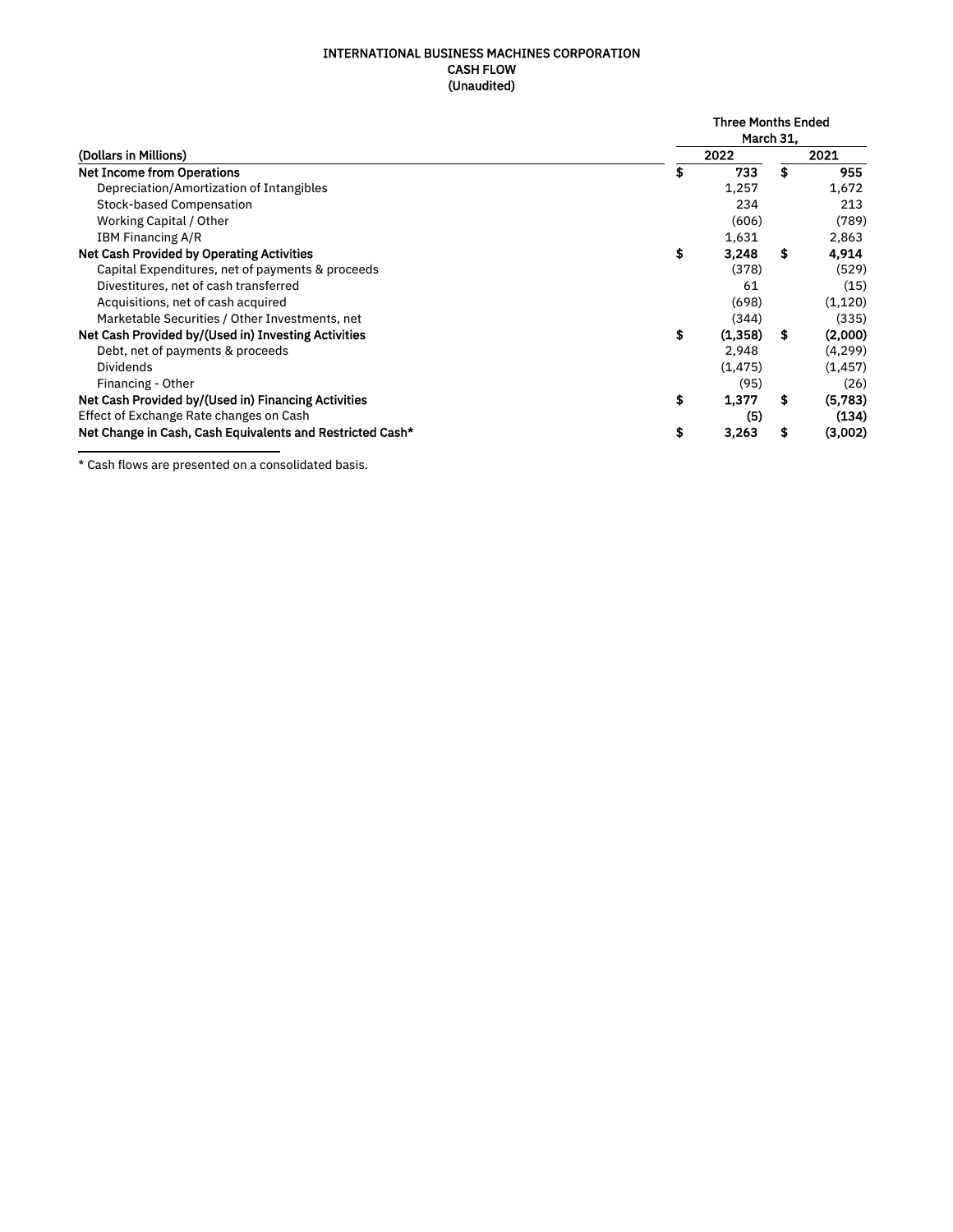#### INTERNATIONAL BUSINESS MACHINES CORPORATION SEGMENT DATA (Unaudited)

### Three Months Ended March 31, 2022

| (Dollars in Millions)                                   | <b>Software</b> |        |  | Consulting | <b>Infrastructure</b> | Financing |            |
|---------------------------------------------------------|-----------------|--------|--|------------|-----------------------|-----------|------------|
| Revenue                                                 |                 | 5.772  |  | 4.829      | 3.219                 |           | 154        |
| <b>Pre-tax Income/(Loss) from Continuing Operations</b> |                 | 1.134  |  | 348        | 199                   |           | 84         |
| Pre-tax Margin                                          |                 | 19.7 % |  | 7.2%       | 6.2%                  |           | 54.6 %     |
| <b>Change YTY Revenue</b>                               |                 | 12.3 % |  | 13.3%      | $(2.3)\%$             |           | $(26.2)\%$ |
| <b>Change YTY Revenue - constant currency</b>           |                 | 15.4 % |  | 17.4 %     | 0.3%                  |           | $(24.5)\%$ |

### Three Months Ended March 31, 2021\*

| (Dollars in Millions)                                   | Software |        |  | Consulting | <b>Infrastructure</b> | Financing |       |  |
|---------------------------------------------------------|----------|--------|--|------------|-----------------------|-----------|-------|--|
| Revenue                                                 |          | 5.138  |  | 4.262      | 3.293                 |           | 208   |  |
| <b>Pre-tax Income/(Loss) from Continuing Operations</b> |          | 658    |  | 277        | 292                   |           | 98    |  |
| Pre-tax Margin                                          |          | 12.8 % |  | 6.5%       | 8.9%                  |           | 47.0% |  |

\* Recast to conform with 2022 presentation.